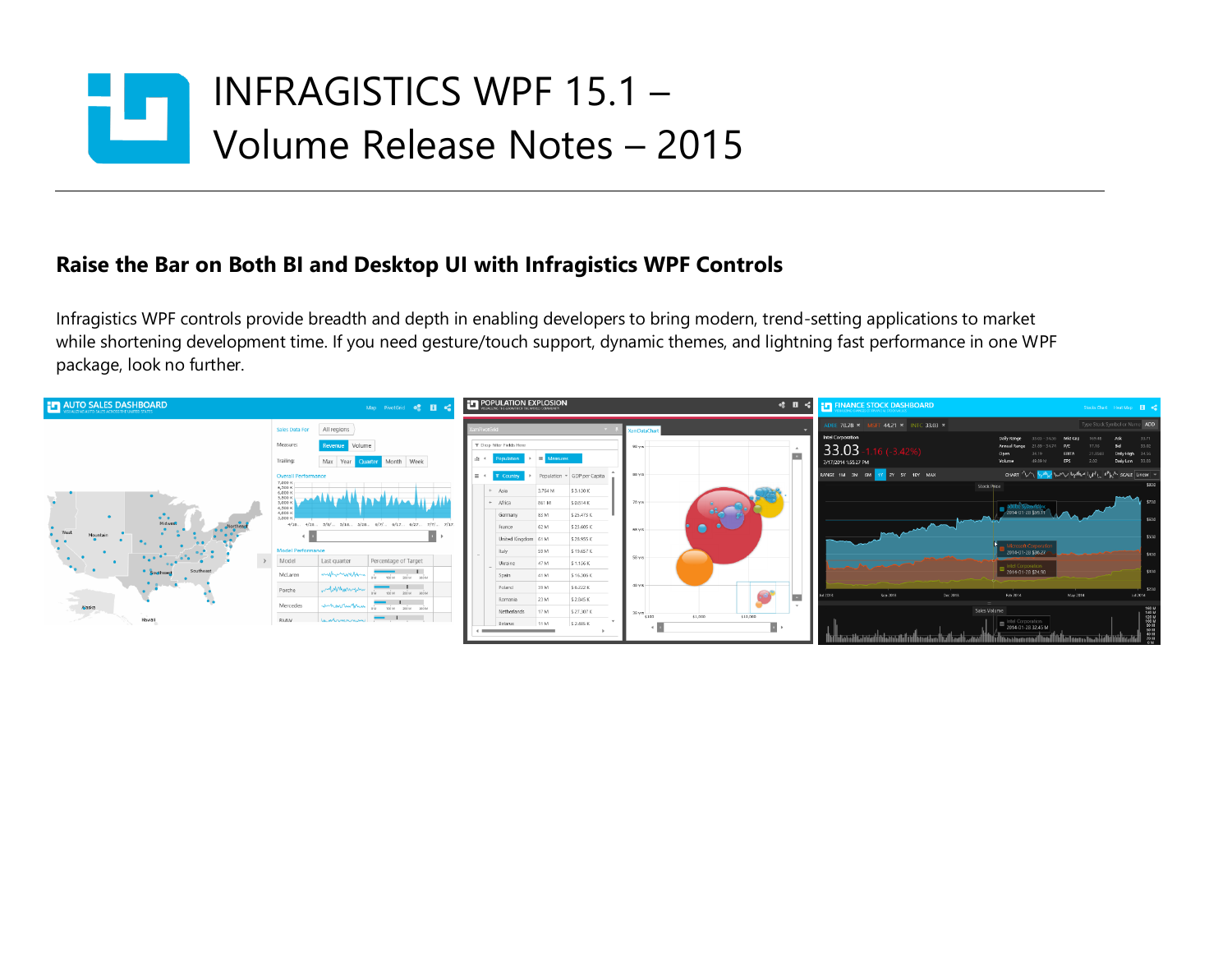

### **Installation**

#### **What's New**

| <b>Component</b>                          | <b>Feature Name</b>                          | <b>Descriptions</b>                                                                                                                                                                    |
|-------------------------------------------|----------------------------------------------|----------------------------------------------------------------------------------------------------------------------------------------------------------------------------------------|
| <b>Excel Engine</b>                       | Hyperlinks support                           | The data model of the library now supports creating of and operating with hyperlinks.                                                                                                  |
| <b>Excel Engine</b>                       | Workbook protection                          | The data model of the library now allows you to protect workbooks. Workbook protection<br>disallow adding, renaming, reordering and deleting of worksheets.                            |
| <b>Excel Engine</b>                       | Worksheet protection                         | The data model of the library now allows you to protect worksheets.                                                                                                                    |
| <b>Combo Editor</b>                       | Binding to collections of<br>primitive types | The control supports binding to collections of primitive types such as bool, char, double etc.<br>types. It supports also binding to enum and collections of string and DateTime data. |
| <b>Combo Editor</b>                       | Configuring the minimum<br>drop-down height  | A new property MinDropDownHeight is added to provide functionality for configuring the<br>minimum drop-down height of the xamComboEditor control.                                      |
| <b>MultiColumn</b><br><b>Combo Editor</b> | Configuring the minimum<br>drop-down height  | A new property MinDropDownHeight is added to provide functionality for configuring the<br>minimum drop-down height of the xamMultiColumnComboEditor control.                           |
| <b>Data Grid</b>                          | Configuring field and<br>record resizing     | The control now supports configuring the areas where fields and/or records can be resized.                                                                                             |
| <b>Data Presenter</b>                     | Binding to selected data<br>item             | The control now allows you MVVM-friendly binding to the last selected item using a<br>property.                                                                                        |
| Gantt                                     | Sections resizing                            | The control now supports resizing of the grid and chart sections.                                                                                                                      |
| <b>Spreadsheet</b>                        | Hyperlinks support                           | The control supports hyperlinks which are special text objects that can navigate the user to a<br>specific location once clicked.                                                      |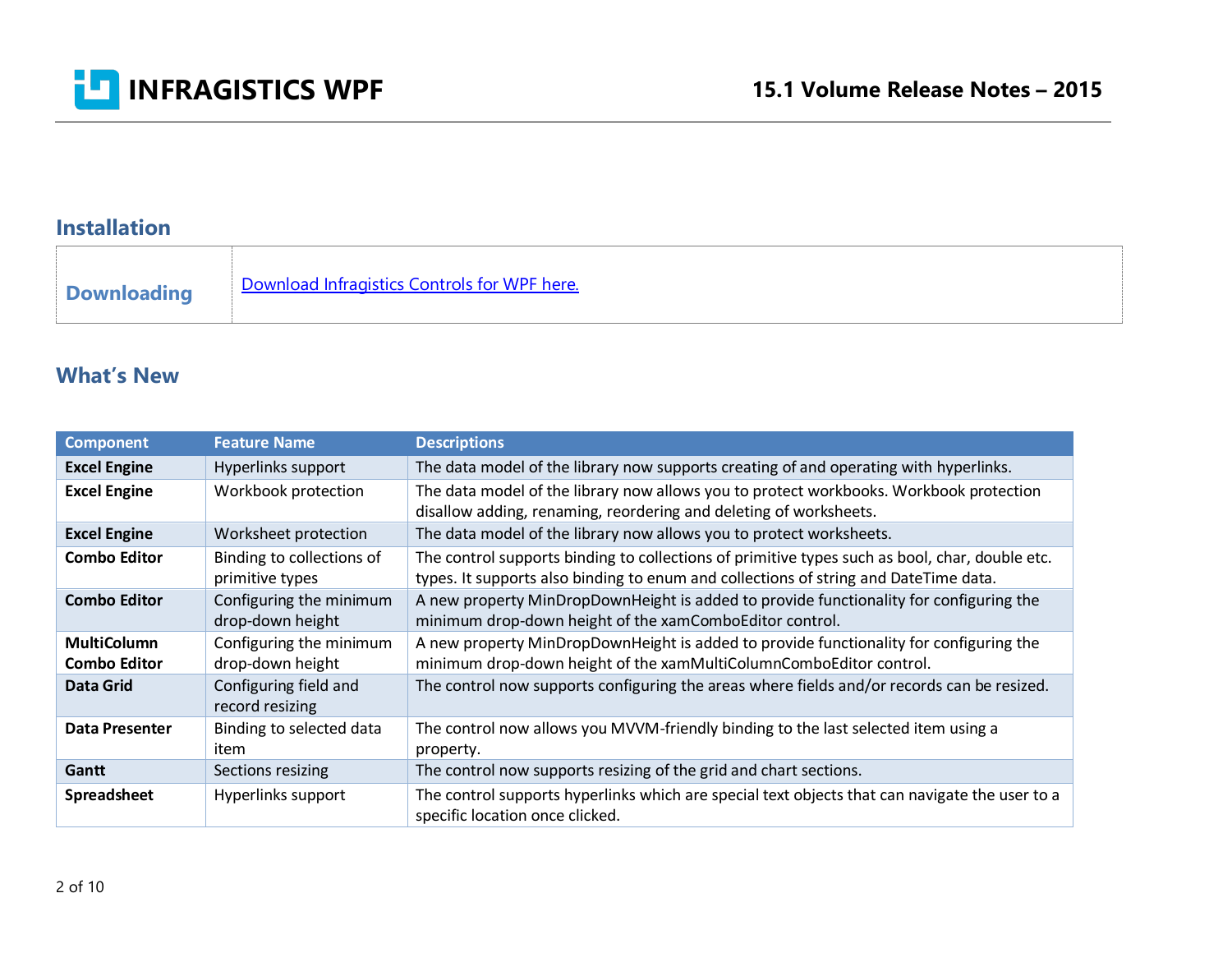

| Spreadsheet      | Obtain hovered cell                  | The control allows you to obtain a worksheet's cell by providing a point.                                                                                                                                                                                              |
|------------------|--------------------------------------|------------------------------------------------------------------------------------------------------------------------------------------------------------------------------------------------------------------------------------------------------------------------|
| Spreadsheet      | Multiple worksheets<br>selection     | The control allows you to select multiple worksheets and perform group operations over<br>them.                                                                                                                                                                        |
| Spreadsheet      | Workbook and worksheet<br>protection | The control support disabling of certain user functionality when workbook and/or worksheet<br>protections are engaged.                                                                                                                                                 |
| Spreadsheet      | Underline support                    | The control now renders underline and double-underline text.                                                                                                                                                                                                           |
| <b>Tree Grid</b> | New control                          | The xamTreeGrid control is the latest addition to the Data Presenter family of controls. It<br>arranges data in a tree grid layout. Essentially the control is a xamDataPresenter that<br>implements a single view (a tree view) which cannot by dynamically switched. |

## **What's Changed**

| <b>Components</b> | <b>Product Impact</b> | <b>Description</b>                                                                                                                                                       |
|-------------------|-----------------------|--------------------------------------------------------------------------------------------------------------------------------------------------------------------------|
| Calendar          | Bug Fix               | [Office 2010 Black Theme] The foreground of the selected CalendarItems should be changed.                                                                                |
| Color Picker      | Improvement           | Caption properties are not being set when the control is placed in the ItemTemplate of an<br>ItemsControl.                                                               |
|                   |                       | Notes:                                                                                                                                                                   |
|                   |                       | Changes in the way that the xamColorPicker *Caption properties are initialized - the default<br>values are added when the *Caption dependency properties are registered. |
| Combo Editor      | <b>Bug Fix</b>        | [Office 2010 Blue Theme] XamComboEditor doesn't show tip text for the error info when it gets<br>the focus.                                                              |
| Combo Editor      | <b>Bug Fix</b>        | Error disappears after updating the binding.                                                                                                                             |
| Combo Editors     | <b>Bug Fix</b>        | ArgumentException is thrown on close when a theme is set and multi-select combo editor is<br>used.                                                                       |
| Combo Editors     | <b>Bug Fix</b>        | Selection is not cleared when the SelectedValue property is set to an invalid value.                                                                                     |
| Combo Editors     | <b>Bug Fix</b>        | The Combo Editors drop-down height is not preserved.                                                                                                                     |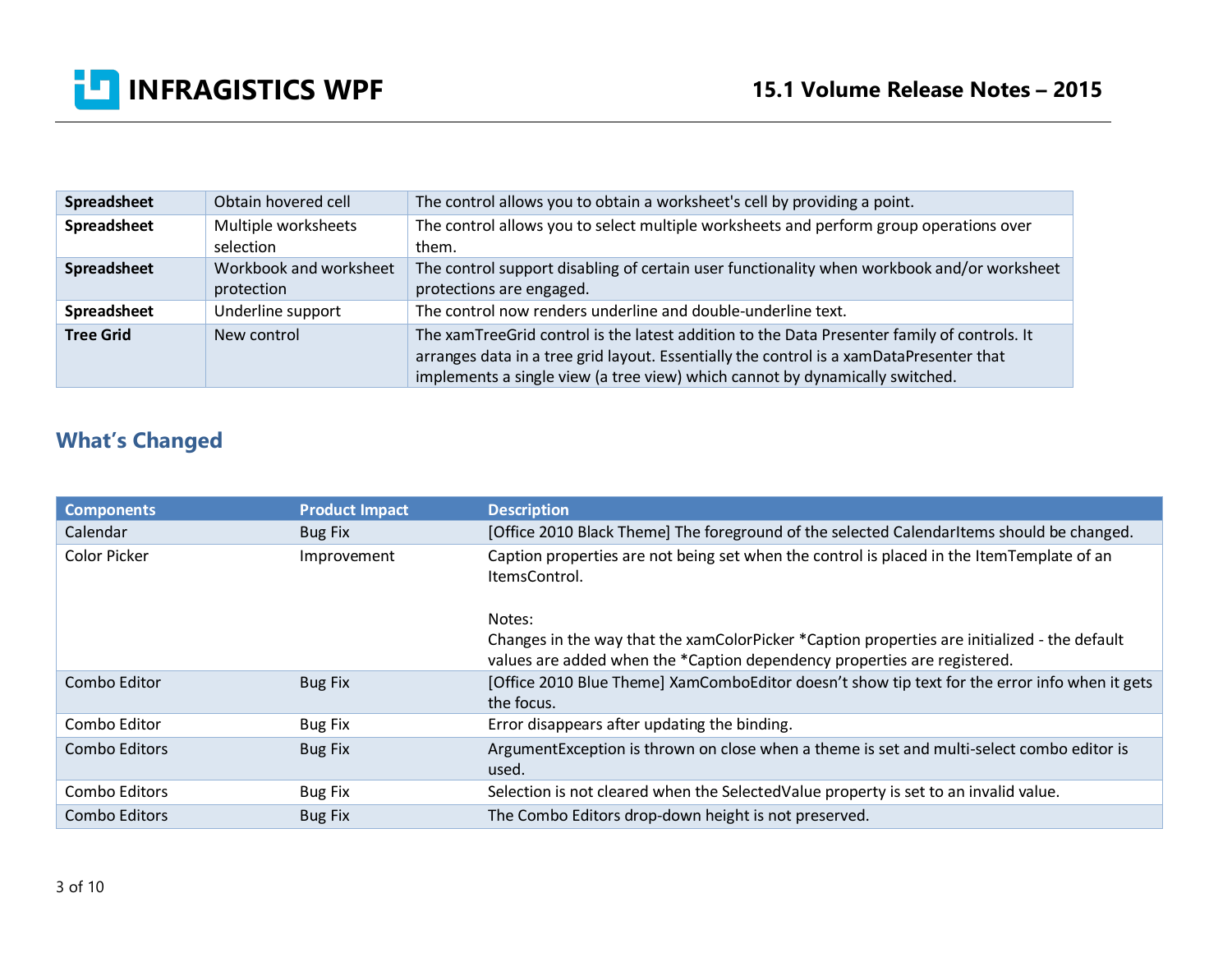

| Combo Editors        | <b>Bug Fix</b> | The Combo Editors drop-down is not always displayed correctly when changing the<br>MaxDropdownHeight in runtime.                                                                                                                                                                                                                                                              |
|----------------------|----------------|-------------------------------------------------------------------------------------------------------------------------------------------------------------------------------------------------------------------------------------------------------------------------------------------------------------------------------------------------------------------------------|
| <b>Combo Editors</b> | <b>Bug Fix</b> | Resizing does not function properly when the FlowDirection is set to RightToLeft or when in<br>WPF the menus are right-aligned.                                                                                                                                                                                                                                               |
| Combo Editors        | <b>Bug Fix</b> | Combo Editor with wrapped text and selected items throws an exception and its popup is not<br>correctly positioned.                                                                                                                                                                                                                                                           |
| Combo Editors        | <b>Bug Fix</b> | Exception is thrown when a custom property descriptor uses type Double.                                                                                                                                                                                                                                                                                                       |
| Combo Editors        | <b>Bug Fix</b> | NullReferenceException is thrown when binding to ITypedList collection.                                                                                                                                                                                                                                                                                                       |
| Data Chart           | Improvement    | A first chance exception of type 'System.ArgumentException' occurs when the<br>StackedFragmentSeries are added dynamically.<br>Notes:<br>A member path scenario with drilling off of an indexer has been added to the supported                                                                                                                                               |
|                      |                | member path scenarios.                                                                                                                                                                                                                                                                                                                                                        |
| Data Grid            | <b>Bug Fix</b> | LoadCustomizations causes TargetInvocationException when resetting the data source.<br>Notes:<br>Resolved an issue in the XamDataGrid which resulted in a TargetInvocationException when a<br>filter is active and the grid's data is refreshed with a list of items of a new dynamically created<br>type that contains the same properties as the type in the original list. |
| Data Grid            | <b>Bug Fix</b> | Filter values are not being updated after new items are added to the DataSource and the filter<br>was previously opened.<br>Notes:<br>Resolved an issue in the XamDataGrid/XamDataPresenter where the unique data values<br>displayed in the FilterCell dropdown were not refreshed when the underlying items source was<br>changed.                                          |
| Data Grid            | <b>Bug Fix</b> | IndexOutOfRangeException is thrown when adding sorted fields before loading.                                                                                                                                                                                                                                                                                                  |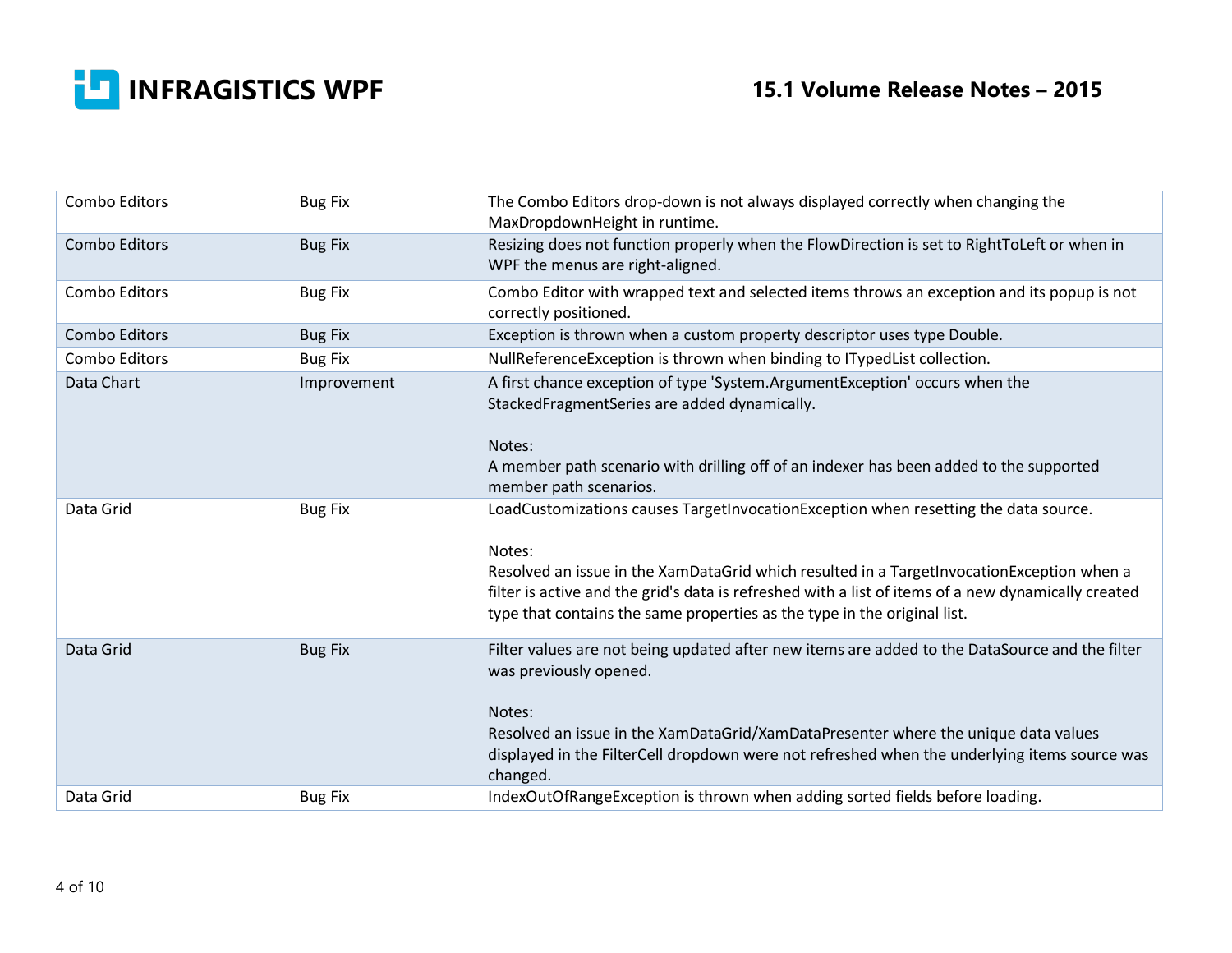

| Data Grid                       | <b>Bug Fix</b> | The Field IsReadOnly property throws NullReferenceException.                                                                                                                                                                                                                                  |
|---------------------------------|----------------|-----------------------------------------------------------------------------------------------------------------------------------------------------------------------------------------------------------------------------------------------------------------------------------------------|
|                                 |                | Notes:<br>Resolved a NullReferenceException that occurred when accessing the value of the<br>Field.IsReadOnly property if the property had never been set (i.e., contained its default value of<br>null).                                                                                     |
| Data Presenter                  | <b>Bug Fix</b> | RowNotInTable exception is thrown for each row when reloading a data table with summaries<br>activated.                                                                                                                                                                                       |
| Data Presenter Record Filtering | <b>Bug Fix</b> | Incorrect filter dropdown items with ComboBoxField.                                                                                                                                                                                                                                           |
|                                 |                | Notes:<br>Resolved an issue in the XamDataGrid which could occur when using the new ComboBoxField<br>field type introduced in 14.2. In certain scenarios, the dropdown in the FilterCell associated<br>with a ComboBoxField could erroneously contain unique data values from another column. |
| Data Tree                       | <b>Bug Fix</b> | When editing a xamDataTree item, the text box is not styled in themes.                                                                                                                                                                                                                        |
| Data Tree                       | <b>Bug Fix</b> | The node's IsEnabled visualization is not reflected properly when it is set from the view model.                                                                                                                                                                                              |
| Data Tree                       | <b>Bug Fix</b> | A node without a child node does not accept a dropped node unless the node previously had a<br>child node.                                                                                                                                                                                    |
| Data Tree                       | <b>Bug Fix</b> | Performance issue appears when checking all nodes.                                                                                                                                                                                                                                            |
| Date Navigator View             | <b>Bug Fix</b> | [Metro Dark Theme] Week Number is not clearly visible when there is a selection.                                                                                                                                                                                                              |
| Date Navigator View             | <b>Bug Fix</b> | [Metro Dark Theme] Week Number selection is not styled.                                                                                                                                                                                                                                       |
| Date Time Editor                | <b>Bug Fix</b> | Alignment inconsistency in the themes for xamDateEditor.                                                                                                                                                                                                                                      |
| Date Time Input                 | <b>Bug Fix</b> | Validation error is not displayed when ErrorsChanged is invoked.                                                                                                                                                                                                                              |
| Diagram                         | <b>Bug Fix</b> | The Resize handles are no cleared when clearing the Items collection.                                                                                                                                                                                                                         |
| Diagram                         | <b>Bug Fix</b> | Connection Points are still visible after clearing the items.                                                                                                                                                                                                                                 |
| Diagram                         | <b>Bug Fix</b> | Position resets to (0, 0) on resize if bound.                                                                                                                                                                                                                                                 |
| Dialog Window                   | <b>Bug Fix</b> | KeyTips are shown when a modal dialog is opened.                                                                                                                                                                                                                                              |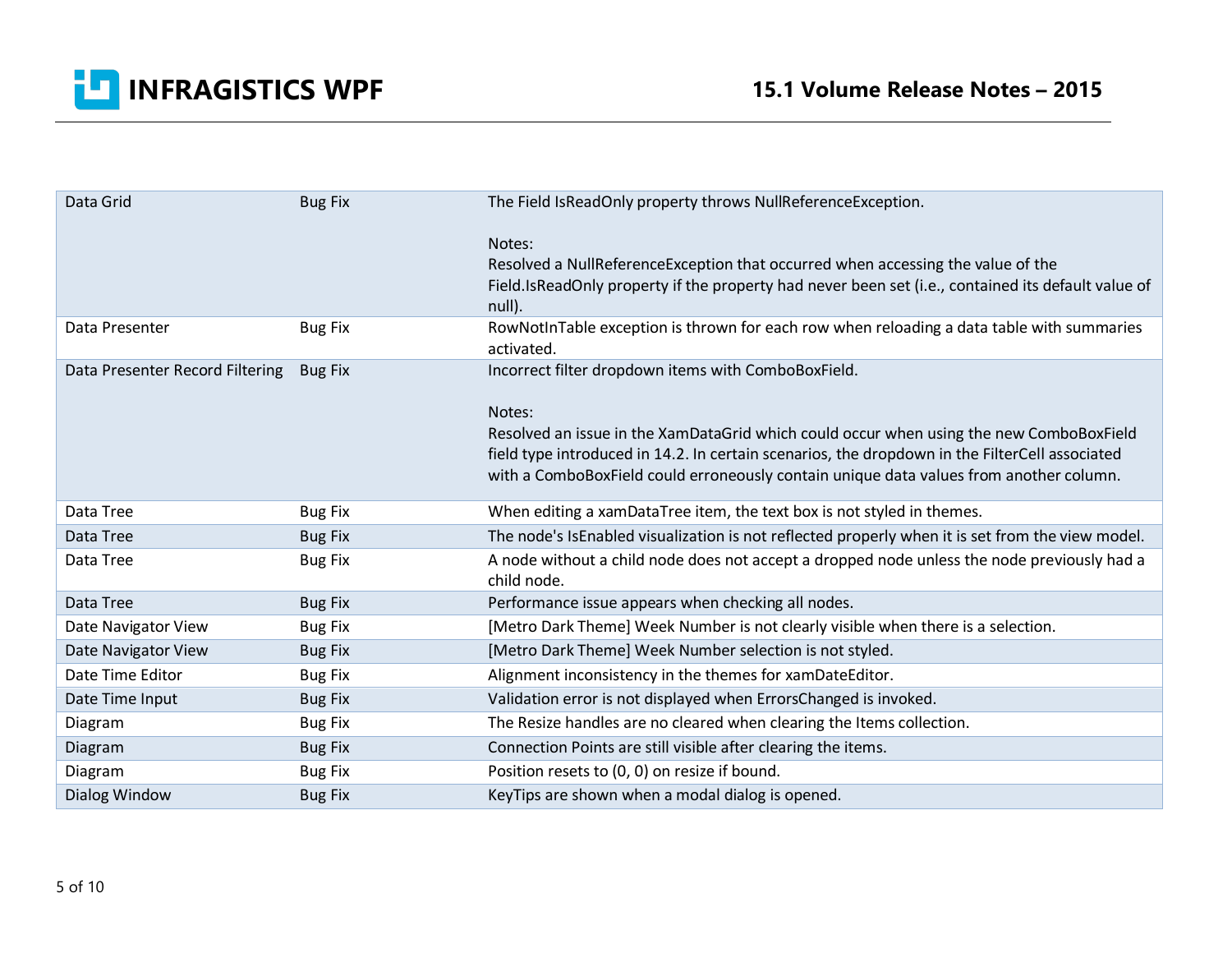

| Dialog Window           | <b>Bug Fix</b>                 | IsDefault button on a window is still clicked when pressing Enter if the modal dialog window is<br>open.                                                                                                                                                                                                                                                                                                                                                        |
|-------------------------|--------------------------------|-----------------------------------------------------------------------------------------------------------------------------------------------------------------------------------------------------------------------------------------------------------------------------------------------------------------------------------------------------------------------------------------------------------------------------------------------------------------|
|                         |                                | Notes:                                                                                                                                                                                                                                                                                                                                                                                                                                                          |
|                         |                                | Even though the fix prevents the original default button from clicking, there is no way to use a<br>second button with IsDefault property in the XamDialogWindow, as it does not inherit from<br>Window.                                                                                                                                                                                                                                                        |
| Dock Manager            | <b>Bug Fix</b>                 | A content pane in TabGroupPane with IsPinned set to "False" does not unpin on startup.                                                                                                                                                                                                                                                                                                                                                                          |
| Drag and Drop Framework | <b>Bug Fix</b>                 | A third party ScpEnhancedImageControl cannot be dropped.                                                                                                                                                                                                                                                                                                                                                                                                        |
| Gantt                   | <b>Bug Fix</b>                 | Invalid JP date format in a Gantt sample.                                                                                                                                                                                                                                                                                                                                                                                                                       |
| Geographic Map          | <b>Bug Fix</b>                 | The GeographicSymbolSeries do not load.                                                                                                                                                                                                                                                                                                                                                                                                                         |
| Grid                    | <b>Bug Fix</b>                 | InvalidCastException is thrown when accessing the GroupByRow's ChildBands.<br>Notes:<br>The GroupByRow ChildBands collection property is changed to return null because it is not<br>supported by design for a row of type GroupByRow.                                                                                                                                                                                                                          |
| Grid                    | <b>Breaking Change (Other)</b> | Cannot change a Hidden column's visibility by using the column chooser if a column belongs to<br>a group column.<br>Notes:                                                                                                                                                                                                                                                                                                                                      |
|                         |                                | Until now, when you try to collapse the last visible column in a group, its parent column is<br>collapsed and the child column remains visible. Now, this behavior is changed - if you collapse<br>the last visible child column - it is collapsed as well as its parent column.<br>The other change is when you switch the visibility of a parent column from collapsed to visible<br>- the parent column becomes visible as well as all its children columns. |
| Grid                    | <b>Bug Fix</b>                 | Application crashes when the control is in a ChildWindow and the AllowToolTips property is set<br>to Overflow.                                                                                                                                                                                                                                                                                                                                                  |
| Grid                    | <b>Bug Fix</b>                 | Selected row occasionally changes as the row order is changed by drag and drop operation.                                                                                                                                                                                                                                                                                                                                                                       |
| Grid                    | <b>Bug Fix</b>                 | NullReferenceException is thrown on bound data PropertyChanged notification.                                                                                                                                                                                                                                                                                                                                                                                    |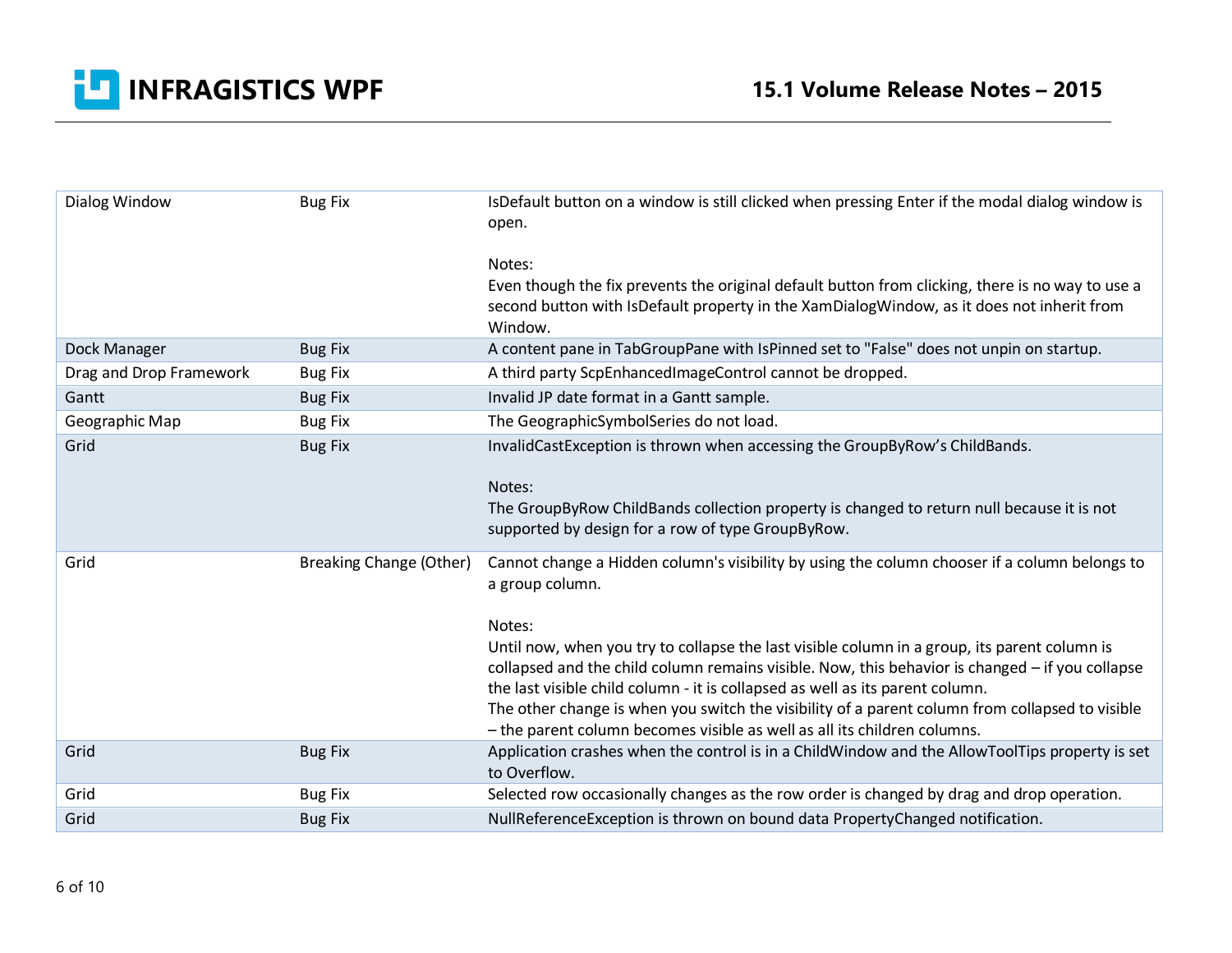

| Grid              | <b>Bug Fix</b> | NullReferenceException is thrown, when clearing the filter through the clear filter button after |
|-------------------|----------------|--------------------------------------------------------------------------------------------------|
|                   |                | ungrouping.                                                                                      |
| Grid              | <b>Bug Fix</b> | The filter menu shows the items of ComboBoxColumn using the SelectedValuePath.                   |
|                   |                | Notes:                                                                                           |
|                   |                | A new converter property named FilterMenuItemConverter of type IValueConverter is added          |
|                   |                | for the xamGrid ComboBoxColumn and MultiColumnComboColumn to provide an easy way for             |
|                   |                | converting the displayed items text in the filter menu.                                          |
| Grid              | <b>Bug Fix</b> | [Metro Dark Theme] Fixed column's drop area is not visible.                                      |
| Grid              | <b>Bug Fix</b> | A row is added after ending edit mode in the FilterRow.                                          |
| Grid              | <b>Bug Fix</b> | The horizontal scroller stays visible after resizing the window when there are only Fixed        |
|                   |                | columns.                                                                                         |
| Grid              | <b>Bug Fix</b> | NullReferenceException is thrown when changing the theme after showing the filter menu.          |
| Grid              | <b>Bug Fix</b> | Memory leak when a filter is applied and the parent window is closed.                            |
| MultiColumn Combo | <b>Bug Fix</b> | [Metro Dark Theme] The editor caret is not visible.                                              |
| MultiColumn Combo | <b>Bug Fix</b> | xamMultiColumnCombo does not keep the foreground of the selected item when hovered.              |
| MultiColumn Combo | <b>Bug Fix</b> | Inconsistent scrolling behavior when one row has wrapped content.                                |
|                   |                | Notes:                                                                                           |
|                   |                | The main scrolling problem of items with different height is resolved but there still could be   |
|                   |                | seen some undesired blinking when scrolling due to the virtualization in the XamComboEditor.     |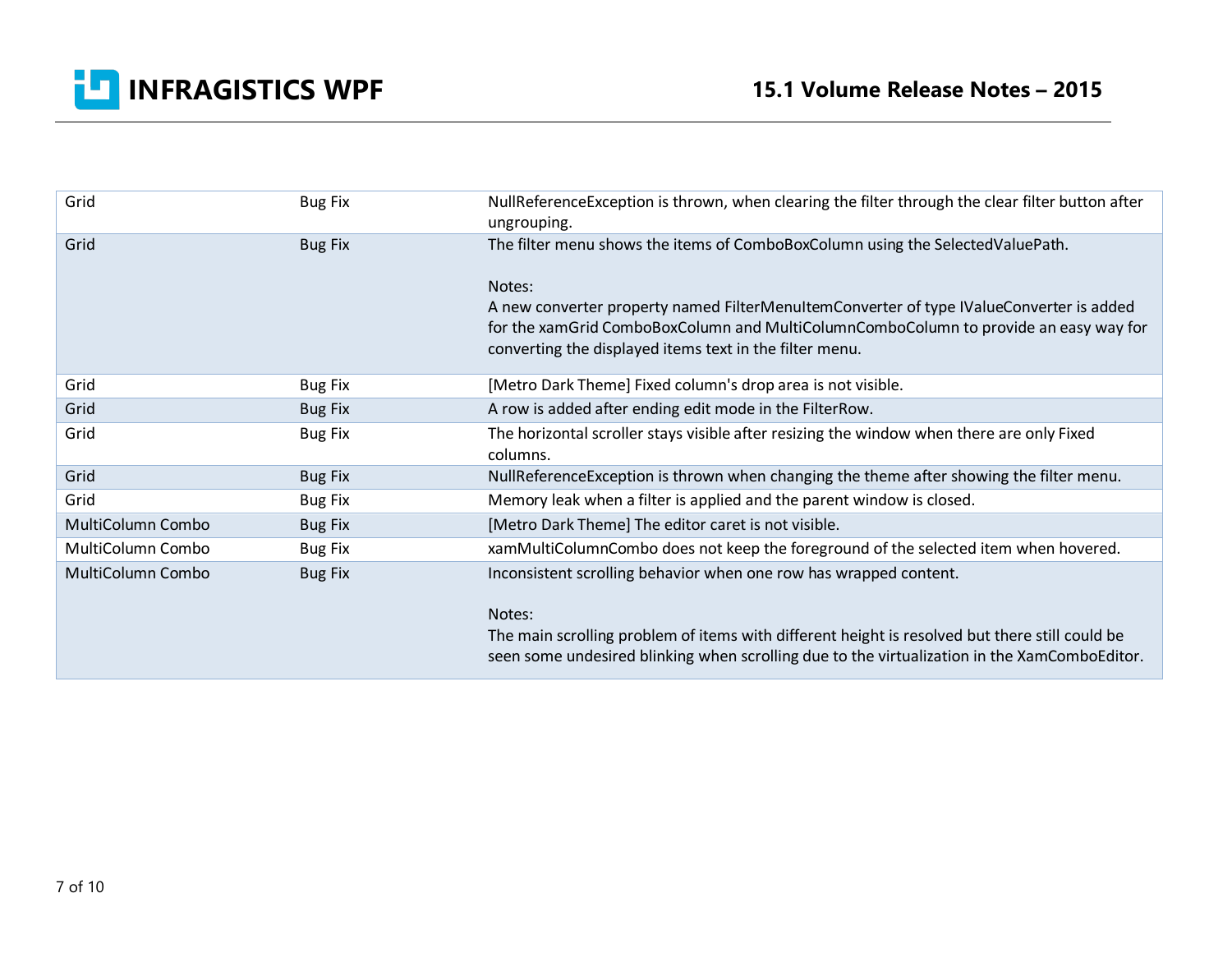

| Pivot Grid              | <b>Bug Fix</b> | The CellEdited event does not fire when the application is being closed.                                                                                                                                                                                                                                                                                                                                                                              |
|-------------------------|----------------|-------------------------------------------------------------------------------------------------------------------------------------------------------------------------------------------------------------------------------------------------------------------------------------------------------------------------------------------------------------------------------------------------------------------------------------------------------|
|                         |                | Notes:<br>The xamPivotGrid doesn't automatically save the unsaved changes on window closing. The<br>desired behavior can be achieved handling the window closing event as follows:<br>private void Window_Closing(object sender, System.ComponentModel.CancelEventArgs e)<br>var control = pivotGrid.EditSettings.Editor as PivotEditControl;<br>if (control $==$ null)<br>return;<br>if (control.IsInEditMode)<br>control.ExitEditMode(true, false); |
| <b>Pivot Grid</b>       | <b>Bug Fix</b> | ArgumentNullException is thrown when loading customizations with hierarchy which no longer<br>exists in the data source.                                                                                                                                                                                                                                                                                                                              |
| Pivot Grid              | <b>Bug Fix</b> | The ResultChanged event is not raised when loading a large amount of data.                                                                                                                                                                                                                                                                                                                                                                            |
| Ribbon                  | <b>Bug Fix</b> | Error validation is broken on tab changing.                                                                                                                                                                                                                                                                                                                                                                                                           |
| Ribbon                  | <b>Bug Fix</b> | The Quick Access Toolbar is hidden after changing the theme through the application menu.                                                                                                                                                                                                                                                                                                                                                             |
| <b>Rich Text Editor</b> | <b>Bug Fix</b> | Title numbering is lost when a word document is exported to RTF.                                                                                                                                                                                                                                                                                                                                                                                      |
|                         |                | Notes:<br>Fixed an issue with the RTF saving of the RichTextDocument where the list numbers might not<br>appear correctly when the file is opened.                                                                                                                                                                                                                                                                                                    |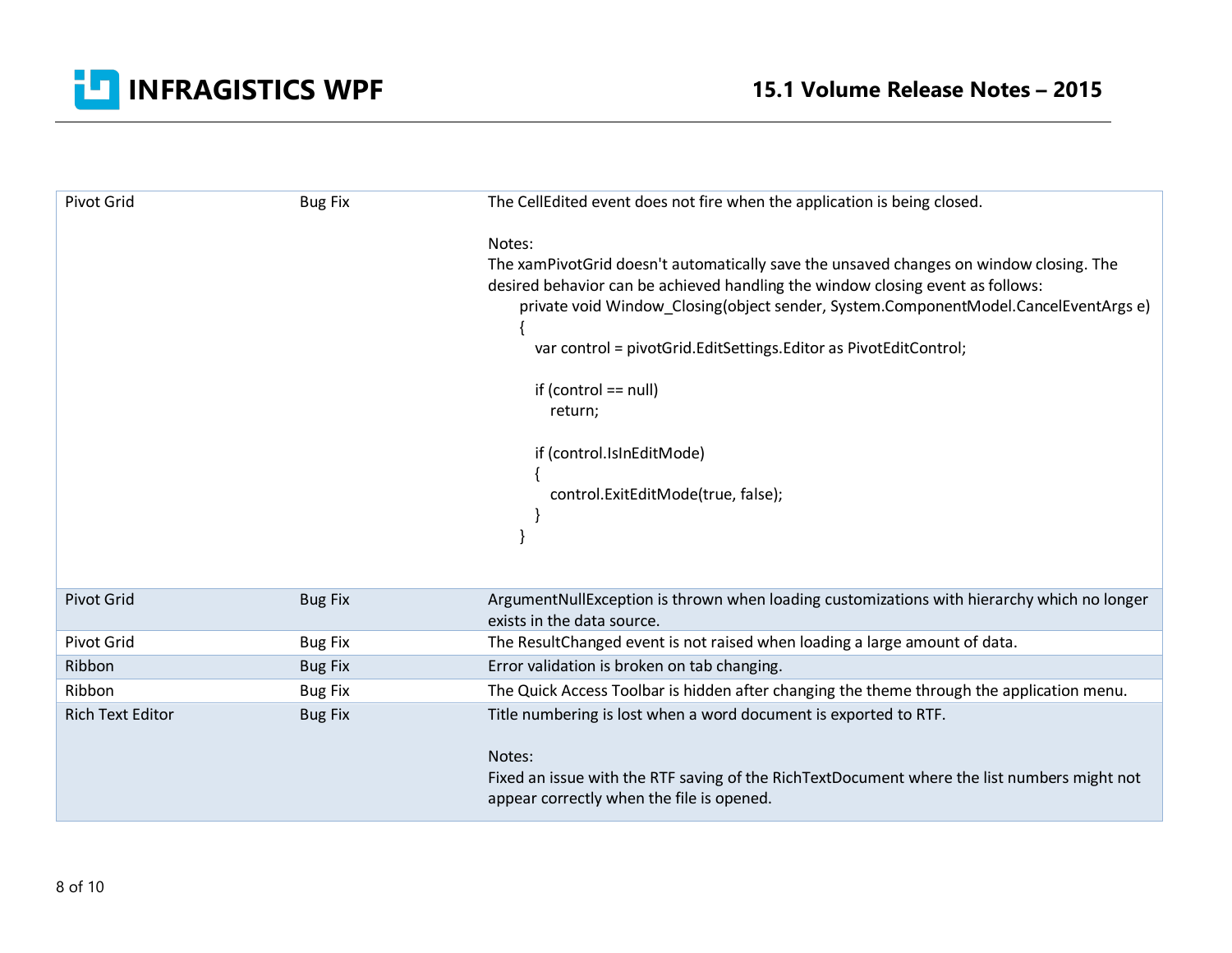

| <b>Rich Text Editor</b> | <b>Bug Fix</b> | Font is not applied to Japanese text.                                                                                         |
|-------------------------|----------------|-------------------------------------------------------------------------------------------------------------------------------|
|                         |                | Notes:                                                                                                                        |
|                         |                | Fixed an issue with the RichTextDocument where Japanese text was not getting affected when                                    |
|                         |                | applying a font to the current selection.                                                                                     |
| <b>Rich Text Editor</b> | <b>Bug Fix</b> | Image is not exported to RTF.                                                                                                 |
|                         |                | Notes:                                                                                                                        |
|                         |                | Fixed an issue with the RichTextDocument where RTF files saved and opened in WordPad on a                                     |
|                         |                | Windows 7 machine would not display images.                                                                                   |
| Schedule                | <b>Bug Fix</b> | The reminder combo box is not styled in all themes except the Metro Dark theme.                                               |
| Schedule                | <b>Bug Fix</b> | [Office 2013 Theme] The selection of reminder ComboBox in the activity dialog should not have<br>borders.                     |
| Schedule                | <b>Bug Fix</b> | NullReferenceException is thrown multiple times when null DateRecurrenceRuleBase is added<br>to the Rules collection.         |
|                         |                |                                                                                                                               |
|                         |                | Notes:                                                                                                                        |
|                         |                | Fixed an issue in the Schedule library where null entries were allowed to be added to the<br>DateRecurrence.Rules collection. |
| <b>Spread Sheet</b>     | <b>Bug Fix</b> | Columns with locked cells can be deleted from a protected sheet when column deletions are<br>explicitly allowed.              |
| <b>Spread Sheet</b>     | <b>Bug Fix</b> | The selection is not properly spread to all cells when made for multiple selected sheets with                                 |
| <b>Spread Sheet</b>     | <b>Bug Fix</b> | merged cells.<br>Context Menu is not shown for Select All button in the xamSpreadsheet.                                       |
| <b>Spread Sheet</b>     | <b>Bug Fix</b> | Links can be added by typing in an unlocked cell when a worksheet is protected and inserting of                               |
|                         |                | hyperlinks is not allowed.                                                                                                    |
| <b>Spread Sheet</b>     | <b>Bug Fix</b> | Deleting all cells when all rows and columns are selected is not resetting the column settings<br>like width and format.      |